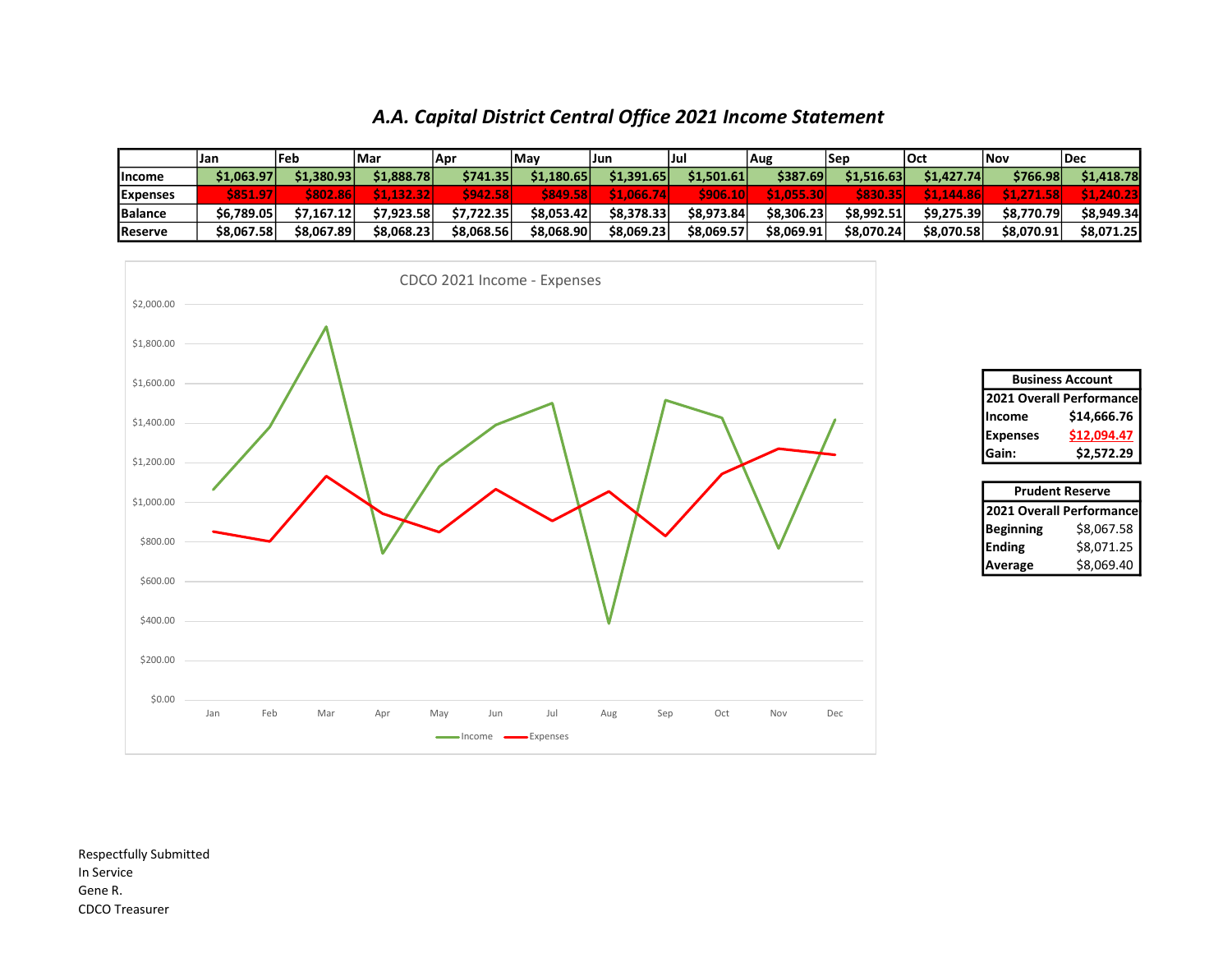## A.A. Capital District Central Office 2021 Expense Statement

| Account                                  | Percent | <b>Total</b>   | IJan   | l Feb |        | lMar   | Apr |        | May |        | lJun |        | IJul |        | Aug |        | l Se p |        | <b>lOct</b> |        | <b>Nov</b> |        | l Dec |        |
|------------------------------------------|---------|----------------|--------|-------|--------|--------|-----|--------|-----|--------|------|--------|------|--------|-----|--------|--------|--------|-------------|--------|------------|--------|-------|--------|
| <b>Albany Management</b>                 | 61%     | $$7,322.15$ \$ | 601.73 |       | 618.62 | 610.18 |     | 610.18 |     | 610.18 |      | 610.18 |      | 610.18 |     | 610.18 |        | 610.18 |             | 610.18 |            | 610.18 |       | 610.18 |
| Time Warner/Spectrum                     | 17%     | $$2,027.19$ \$ | 161.74 |       | 161.74 | 161.64 |     | 161.90 |     | 172.90 |      | 172.90 |      | 172.62 |     | 172.62 |        | 172.62 |             | 172.17 |            | 172.1  |       | 172.17 |
| <b>Office Supplies</b>                   | 2%      | \$250.59       |        |       |        |        |     |        |     |        |      |        |      | 64.14  |     |        |        |        |             |        |            | 154.29 |       | 32.16  |
| Formidable Web Software - Forms          | 2%      | \$299.00       |        |       |        |        |     |        |     |        |      |        |      |        |     |        |        |        |             |        |            | 299.00 |       |        |
| <b>Website Services</b>                  | 3%      | \$344.91       | 8.47   |       | 8.47   | 8.47   |     | 23.47  |     | 8.47   |      | 203.63 |      | 8.47   |     | 8.47   |        | 28.47  |             | 21.43  |            | 8.47   |       | 8.62   |
| DS Services of Albany                    | 2%      | \$239.37 \$    | 14.03  |       | 14.03  | 14.03  |     | 14.03  |     | 14.03  |      | 14.03  |      | 14.03  |     | 14.03  |        | 19.08  |             | 39.08  |            | 27.47  |       | 41.50  |
| <b>Website Backup Services Blogvault</b> | $1\%$   | \$89.00        |        |       |        |        |     | 89.00  |     |        |      |        |      |        |     |        |        |        |             |        |            |        |       |        |
| <b>Stop Payment Bank Charge</b>          | 0%      | \$10.00        |        |       |        |        |     |        |     |        |      |        |      |        |     |        |        |        |             |        |            |        |       | 10.00  |
| <b>Business Insurance</b>                | 4%      | \$456.66       | 44.00  |       |        | 88.00  |     | 44.00  |     | 44.00  |      | 44.00  |      | 36.66  |     |        |        |        |             | 52.00  |            |        |       | 104.00 |
| <b>GSO Contributions</b>                 | 8%      | \$1,000.00     |        |       |        | 250.00 |     |        |     |        |      |        |      |        |     | 250.00 |        |        |             | 250.00 |            |        |       | 250.00 |
| <b>US Postal Service</b>                 | 0%      | \$55.60        | 22.00  |       |        |        |     |        |     |        |      | 22.00  |      |        |     |        |        |        |             |        |            |        |       | 11.60  |

Total Expenses \$12,094.47